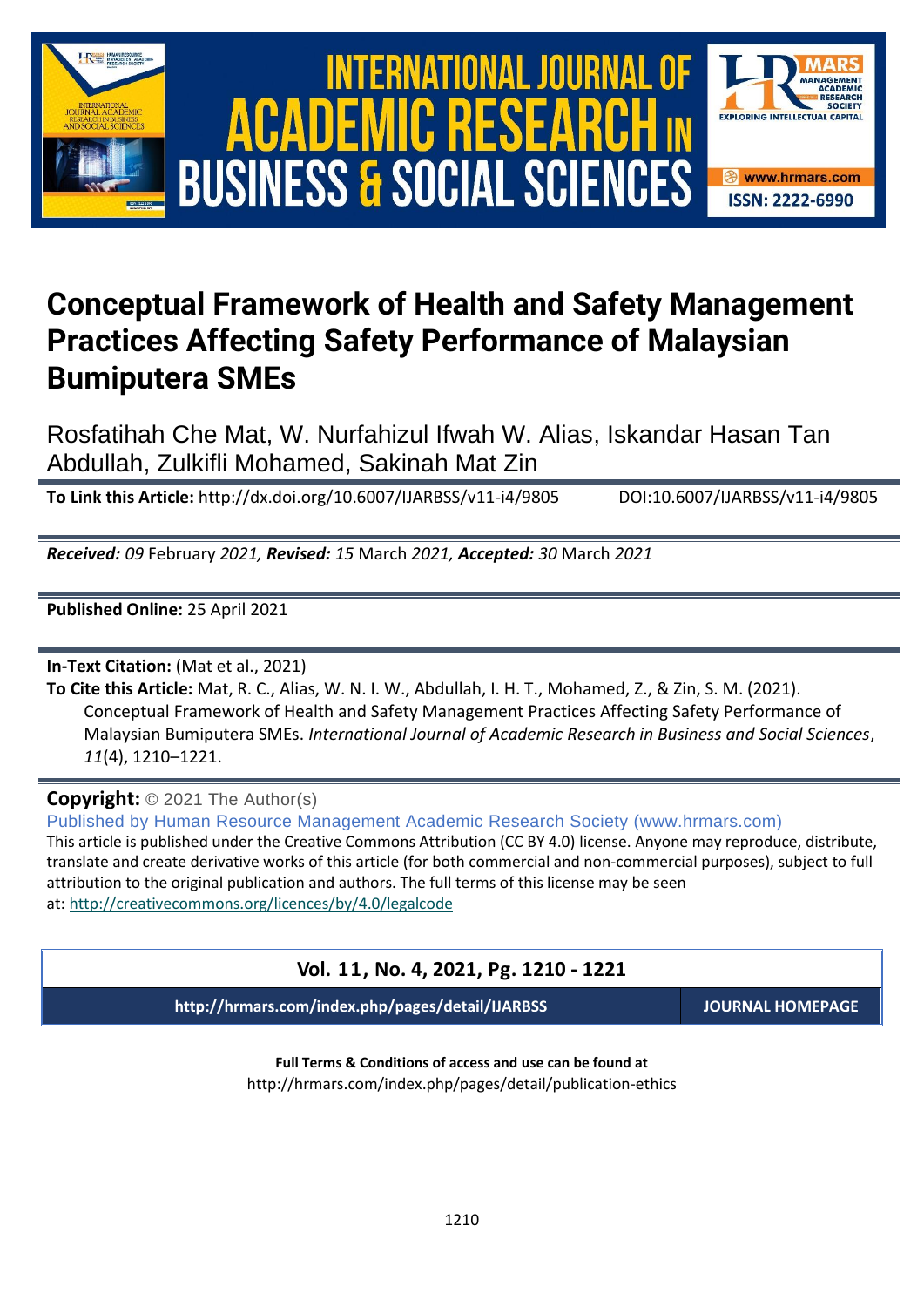





# **Conceptual Framework of Health and Safety Management Practices Affecting Safety Performance of Malaysian Bumiputera SMEs**

# Rosfatihah Che Mat

Faculty Business and Management, Universiti Teknologi MARA Email: rosfa407@uitm.edu.my

## W. Nurfahizul Ifwah W. Alias

Faculty of Computer & Mathematical Sciences Email: nurfahizul226@uitm.edu.my

# Iskandar Hasan Tan Abdullah

Faculty of Administrative Science and Policy Studies Universiti Teknologi MARA Email: iskan777@uitm.edu.my

# Zulkifli Mohamed, Sakinah Mat Zin

Faculty Business and Management Universiti Teknologi MARA Email: zulkifli030@uitm.edu.my, sakin405@uitm.edu.my

### **Abstract**

The aim of this study is to identify safety performance practices affecting safety performance of Bumiputera SMEs and to develop a conceptual framework explaining the relationship of health and safety management among Bumiputera small and medium enterprise (SME) entrepreneurs in Malaysia. The study brings understanding on health and safety management and broader safety performance issues within Malaysia context by analysing the comprehensive literature. SMEs are in dire needs to implement health and safety management properly as it is estimated around 60% of workplace accidents that occurred are accounted to SME. Bumiputera SMEs can rely on health and safety management practices such as entrepreneur's commitment, safety training, worker's involvement in safety, safety communication, safety rules and procedures, and safety promotion policies to increase safety performance in the organization. A safety management system reflects the organization's commitment to safety which will result in improved safety performance; thus, it is worth investigating. This study reveals that there is a need for further research to discover new insights on health and safety management and enhance safety performance among Bumiputera SME entrepreneurs in Malaysia.

**Keywords:** Health and Safety Management, Bumiputera, SME, Safety Performance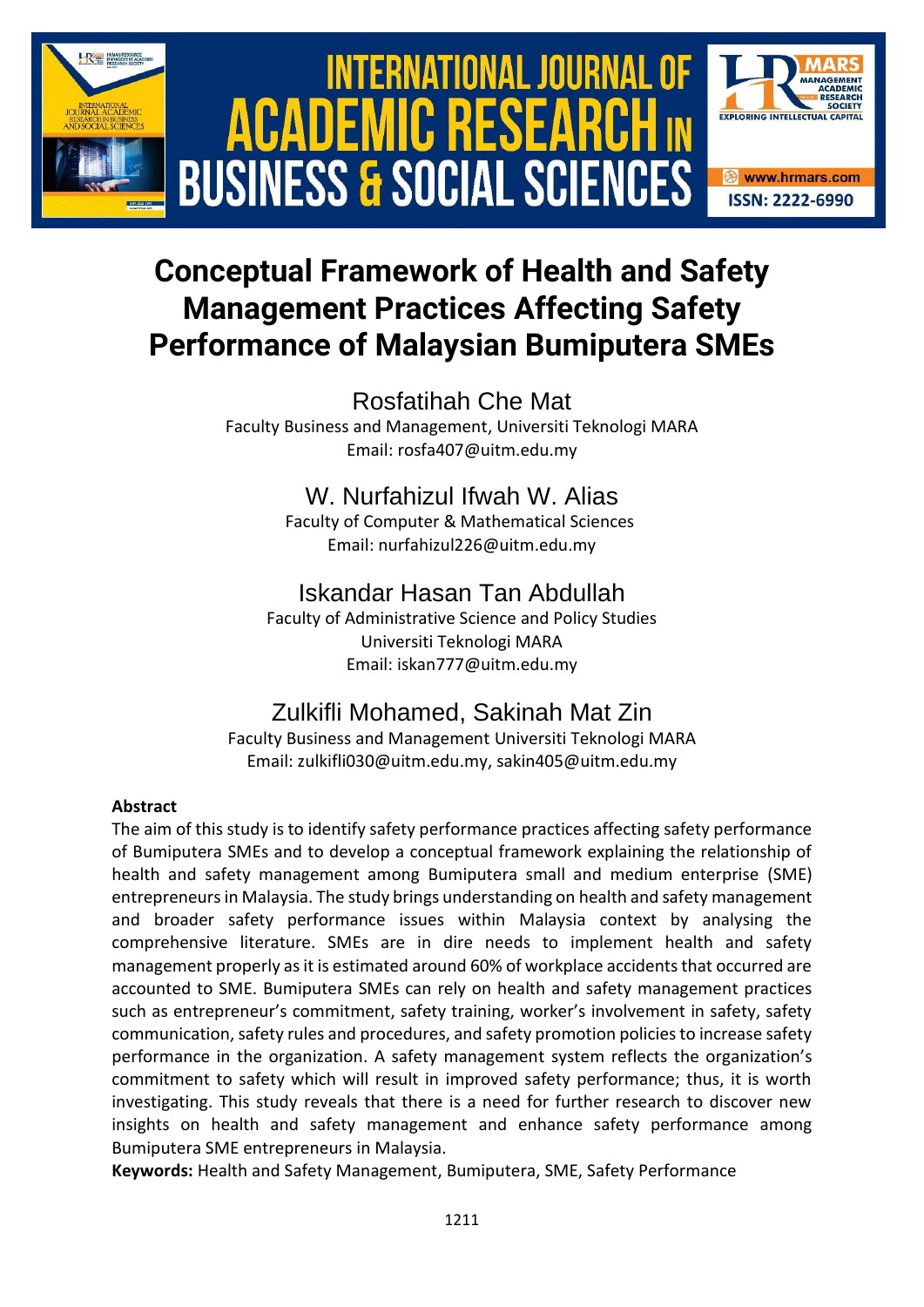#### **Introduction**

Small and medium enterprises (SMEs) are in dire needs to implement health and safety management properly as it is estimated around 60% of workplace accidents that occurred are accounted to SME (DOSH, 2018). The major obstacle is Occupational Health and Safety (OHS) laws is not covered SME in totally. This has resulted in poor awareness implementing OHS in SME. The provision of Malaysian's OHS laws concerning prevention programs and joint health and safety committees, however, apply differently to small firms with 40 employees or less. The safety management models developed for larger corporations have proved to be ineffective in smaller firms (Surienty, 2018). Are SMEs clear on what safety management standards they need to comply with and to what extent is compliance with standards needed? Department of Occupational Safety and Health (DOSH) has put efforts on overcoming such issues by developing of guidelines, conduct programs and campaigning of in SMEs. After DOSH conduct some study with 154 workshops with SME and 2,610 inspections, the obstacles to implement OSH in SME are summarized as follows:

- i. Lack of knowledge on OSH
- ii. No person is appointed to manage OSH.
- iii. Poor commitment from employer / owner
- iv. Dilemma commitment and profit (DOSH, 2018)

According to the figures published by National SME Development Council (2018), small medium-size enterprises (SMEs) with less than 150 employees made up 99.2% of all firms to 1st quarter of 2019 and accounted for an average of 59% of jobs in all sectors and contributing 32% to total GDP (SME Annual Report, 2018). 37.4% or 241,281 of the total 645,136 SMEs were owned by Bumiputera and 90.7% or 218,930 of Bumiputera SMEs are micro enterprises (Malaysia, 2015). In the Tenth Malaysia Plan 2011-2015 (10MP) and the Eleventh Malaysia Plan 2016-2020 (11MP), Malaysian government has aimed to expand the Bumiputera Commercial and Industrial Community (BCIC) or Bumiputera Economic Community (BEC) to the regions through integrating Malaysia into the global supply chain to create large scale of networks (Malaysia, 2010, 2015) Efforts to develop the Bumiputera agenda are now continued under the aspiration of the Shared Prosperity Vision (SPV, 2030) to address inequality, structure the economy and build Malaysia to face a more challenging era in the next ten years Sinar Harian (2020). In line with the exertions, the government has prepared 500 million ringgits (US\$116 million) in funding to assist Bumiputera entrepreneurs (ASEAN Briefing, 2020).

Despite the implementation of many government policies aimed at supporting Bumiputera community, Bumiputera SMEs have received very little attention from occupational health and safety (OHS) researchers in Malaysia. In spite of great strides in improving OHS during the past century, an estimated 317 million nonfatal occupational injuries and 321,000 occupational fatalities occur globally each year, that is, 151 workers sustain a work-related accident every 15 seconds (Kim & Kang, 2013). Still, researchers have paid less attention to the demand of statistical evidence, which reflected obstruction improvement occupational health and safety management in the SME industry (Ramos, Afonso & Rodrigues, 2020).

Hence, this study is conducted in the context of the Malaysian Bumiputera SMEs' health and safety management practices particularly to management level role towards safety performance. It helps to establish the influence of safety management practices and safety performance of Bumiputera SMEs. The aim of this paper is to identify safety performance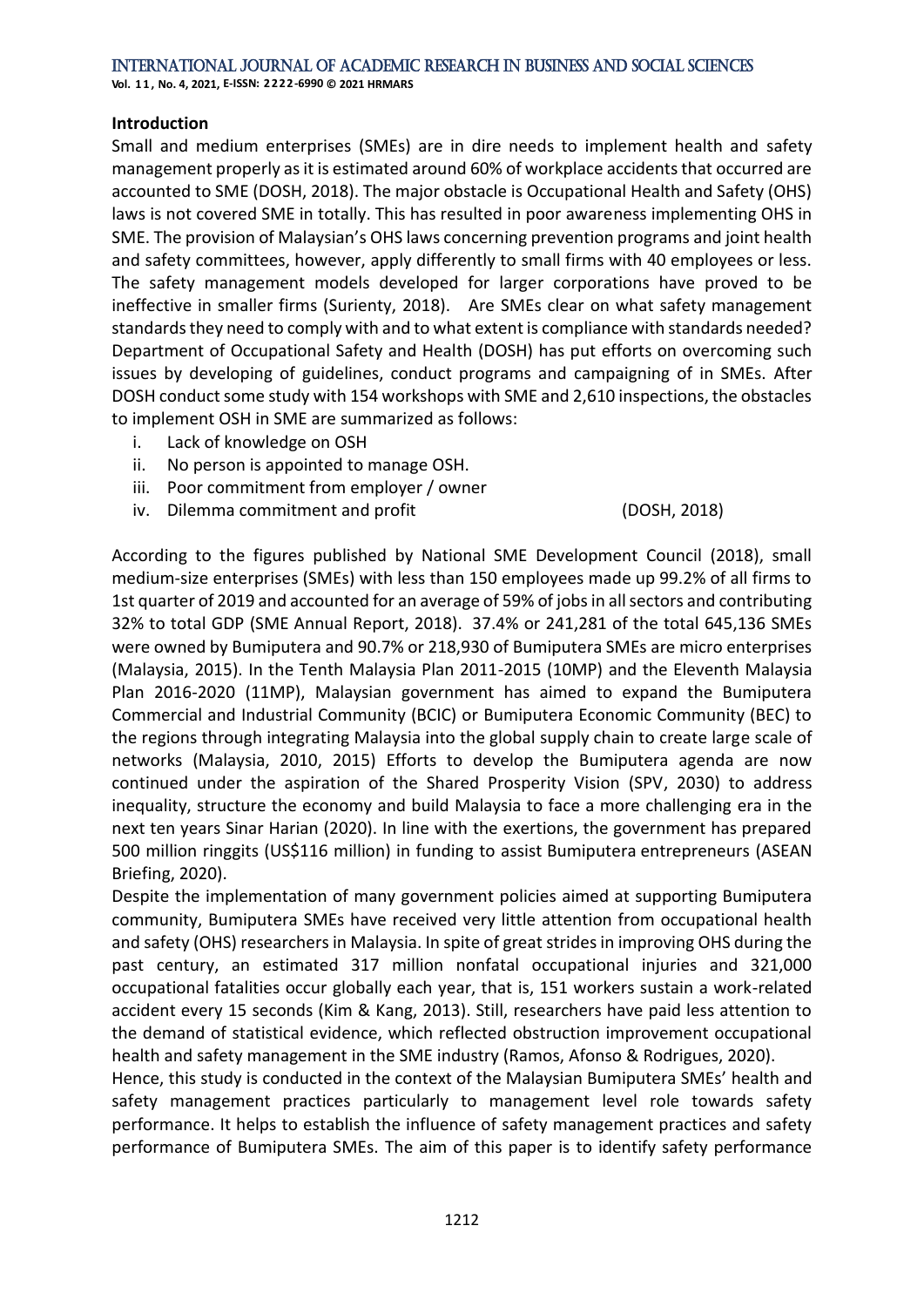**Vol. 1 1 , No. 4, 2021, E-ISSN: 2222-6990 © 2021 HRMARS**

practices affecting safety performance of Bumiputera SMEs and to develop a conceptual framework explaining their relationships.

This paper is presented as follows. First, literature pertaining to safety management and its relationship to safety performance is being discussed. Then, theoretical foundation for an alternative explanation of the primary mechanism is presented: safety management practices influencing safety performance. Next, a conceptual framework based on two underpinning theories is discussed. Finally, the paper ends with implications and conclusion.

#### **Literature Review**

#### **Safety Performance**

Safety performance influences the safe behaviour of employees at various organizational levels (Zohar & Erev, 2007).) Safety surrounding is one of the core indicators of organizational safety outcomes, i.e.; frequency accidents occur (Huang et al., 2017). Big safety condition problems are progressively related to increased probabilities of experiencing accidents (Ajslev et al., 2017). As agreed by Arezes & Miguel (2008), lower workplace accident rates are linked to improved safety environments. Drawing on studies by Borman & Motowidlo (1993) and Griffin & Neal (2000), this study has conceptualised safety performance as individual work behaviours pertaining to organisational safety, particularly SMEs. Safety performance has been increasingly used in past researches as the principle variable (e.g. Clarke & Ward, 2006; Mullen, Kelloway & Teed, 2011; Griffin & Hu, 2013). Griffin & Neal (2000) asserted two distinct forms of safety behaviours: safety participation and safety compliance. The goal for safety participation is to establish a safety-supportive environment. Whereas the target for safety compliance is to ensure that employees work in a manner that adheres to the organisations' safety procedures and regulations (Griffin & Hu, 2013). Therefore, this study has established that the leadership of Bumiputera SME entrepreneurs plays an imperative role in influencing employees' safety performance, in terms of safety participation and safety compliance.

#### **Safety Management Practices Entrepreneur's Commitment**

The primary responsibility for a safe workplace lays on the arm of the employer themselves, in the context of this study refer to the entrepreneurs. Entrepreneurs' commitment to demonstrate adequate support and resources to safety activities will ensure all employees in the organization are clear about their health and safety responsibilities. As the employees are the greatest assets for the organization, it is good for the entrepreneurs to establish an effective plan for safety management practice to protect their employees. Vinodkumar & Bhasi (2009) revealed that the entrepreneur's commitment positively affected safety behaviours and the safety performance, the employee satisfaction and competitiveness. Organizations with low accident rates value these safety management practice more than those with high accident rates. The researcher also reported that employees, who experienced an occupational accident before, take fewer safety precautions, showed low commitment to the management, did not comply with the occupational safety precautions and exhibited low participation in occupational safety issues (Vinodkumar & Bhasi,2009). McGonagle et al. (2016) reported that the entrepreneur's commitment is positively associated with occupational safety motivation of employees, safety participation and compliance with safety rules, but negatively associated with minor injuries.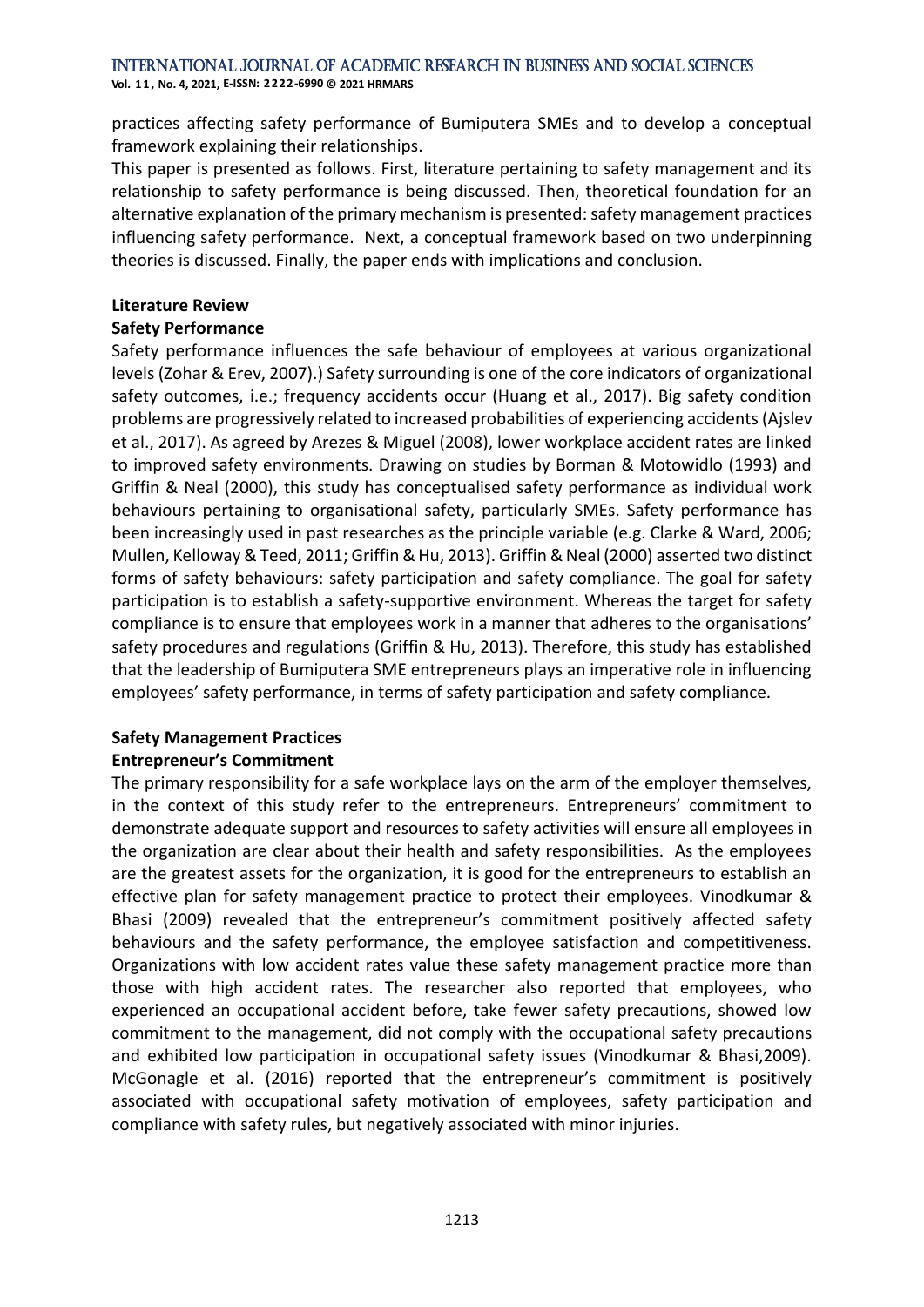#### **Safety Training**

Safety training is considered the most important safety management practice, which can predict safety knowledge, safety motivation, safety compliance and safety participation. These findings provide valuable guidance for researchers and practitioners to identify mechanisms that can be used to improve workplace safety. In every successful organization, any successful accident prevention plan, and any occupational safety and health plan, the key element is effective safety training. It improves behavioural skills, relevant knowledge and attitudes (Vinodkumar & Bhasi, 2010). Safety training is an important risk prevention and control strategy to ensure that every employee is safe in a good working environment (Cohen et al., 1998). Safety training also provides ways to make accidents more predictable. In order to improve the safety and health of all employees, the organization should develop a systematic, comprehensive safety and health training program for new employees (Fredenburg, 2013). Tinmannsvik & Hovden (2003) found that companies with low accident rates have the characteristics of good safety training for their employees. Therefore, safety training is considered to be a management practice to curb safety issues and enhance safety performance.

#### **Worker's Involvement in Safety**

Employee involvement in the safety management process involves upward communication process and decision-making process between individuals or groups within the organization (Vredenburgh, 2002), because employees are used to recommendations on safety improvements, especially in the adoption of new technologies and the material was introduced (Butler & Park, 2005). Hayes et al., (1998) and Lee & Dalal (2016) explore the security climate and culture. It is essential for predicting the safety performance of workers in the organization. In addition, in their model, Griffin & Neal (2000) believed that security knowledge and safety motivation is a near-end factor that has a positive relationship with workers safe behaviour. The involvement of employees also was security management, because it can help organizations achieve the following goals which are implementation and organizational improvement of occupational safety and health safety conditions for the benefit of both employees and organizations (Podgórski, 2005).

#### **Safety Communication**

To ensure employee's work safety practise, there must be a good quality communication in disseminating related safety information (Parker, Axtell & Turner, 2001). Previous research exists in support of the relationship of safety communication with various indicators of safety performance. For example, Fernandez-Muñiz et al. (2012) found that the management commitment on safety practice had positive impact on encouragement and communication. Research done by Hale, Heijer & Koornneef (2003) identified safety communication between managers and employees as one of five desirable management safety practices, which differentiated between low and high accident rate postal delivery offices. There must be two ways communication between employees and management. Employees is to encourage to give their feedback, comments for the improvements safety related Thus, with an efficient communication and feedback system, management can track hazards to prevent accidents and injuries (Vredenburgh, 2002).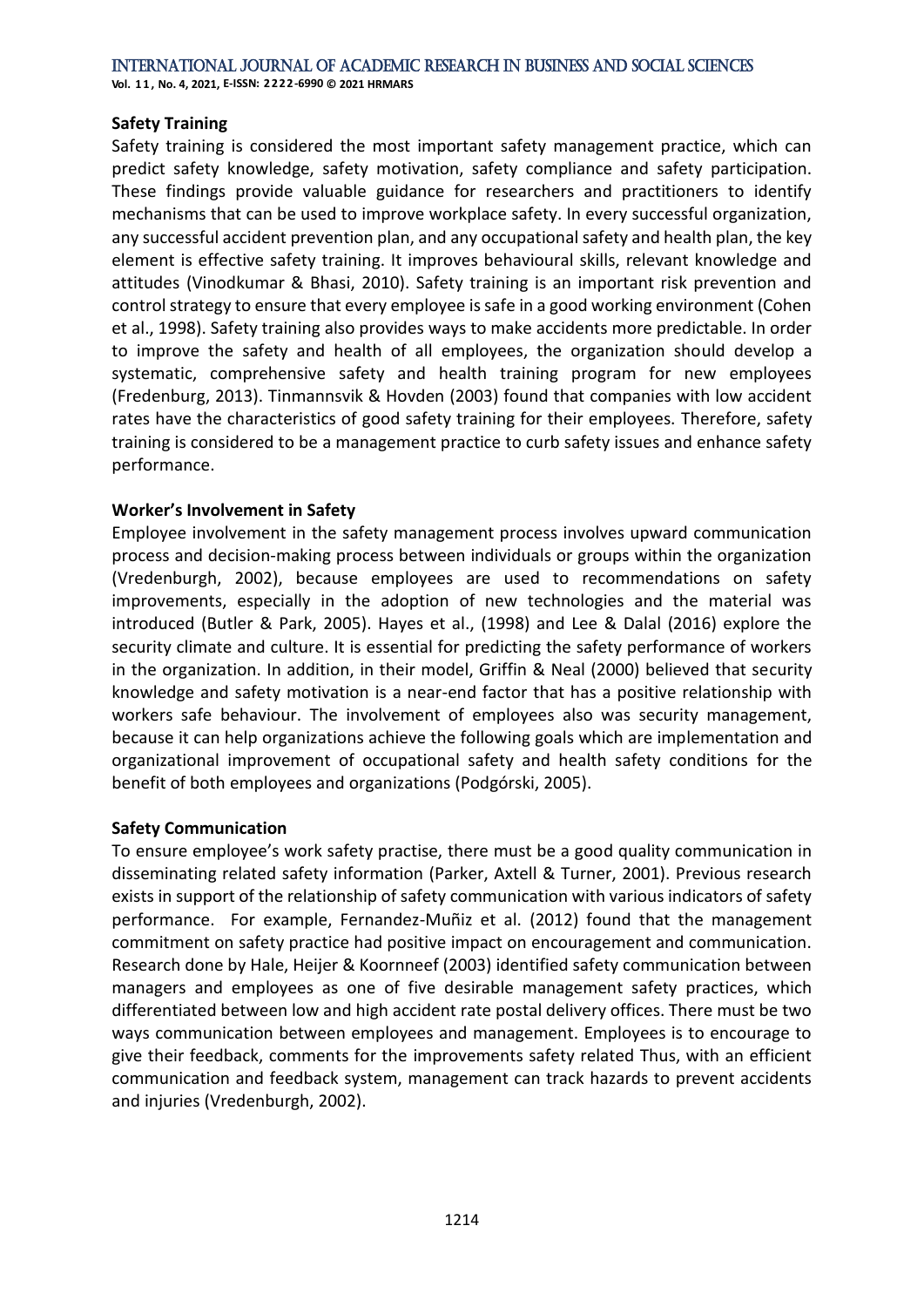**Vol. 1 1 , No. 4, 2021, E-ISSN: 2222-6990 © 2021 HRMARS**

#### **Safety Rules and Procedures**

Lu & Yang, (2011) explain on safety rules and procedures which refer to the degree to which an organization creates a clear mission, responsibilities and goals, sets up standards of behaviour for employees, and establishes safety system to correct workers' safety behaviours. Subramaniam et al. (2016) reported that when safety rules and procedures are implemented well in the organization through regular safety inspections and enforcement of safe working procedures, employees are compelled to work safely. While advice and support from their co-workers are necessary, effective safety procedures and rules appear to be adequate to induce the employees to comply with the safety standards while accomplishing their job. Besides that, the researcher found that in SMEs, the implementation of safety procedures is effective because the small number of employees enables close monitoring of employees' safety behaviour.

#### **Safety Promotion Policies**

Safety promotion policies is been define as a process that aims to ensure the presence and maintenance of conditions that are necessary to reach and sustain an optimal level of safety (Welander, Svanstrom,& Ekman, 2004). Vinodkumar & Bhasi (2010) emphasized that safety promotion policies encourage employees to report hazards, generate awareness by way of organizing programs to mark safety week and other related events, and can be implemented by using safe conducts for the purposes of promotion, rewards, and incentive. Vredenburgh (2002) advocated the use of proactive practices in reducing accidents and injuries in organizations. Rewards system was identified as a safety management practice that was significant in predicting accidents and injury rates. This practice indicates the way to achieve the desired aim and it is supposed to be highly visible within the organization so as to be able to elicit safety performance outcomes and possible behaviours from everyone in the organization.

#### **Relationship between Safety Management Practices and Safety Performance**

Vinodkumar & Bhasi (2010) assert that safety management practices have direct and indirect relations with the safety performance. Osman,Khalid & AlFqeeh (2019) have explored on the perceptions of employees on safety management practices implemented in their organizations are considered as factors influencing safety behaviour in SMEs.Not only safety management practice improves working conditions, but it also enhance employees' safety motivation, commitment and behaviour which in turn will reduce the accidents in workplace (Lukman Arif, 2015). Specifically, safety management practices promote safety compliance among employees (Subramaniam et al., 2016) and increase safety performance.

#### **Theoretical Development**

#### **Heinrich's Domino Theory**

Heinrich's domino theory, the domino theory of accident causation, was developed by H.W. Heinrich in 1930's. There are five dominoes in the model: ancestry and social environment, fault of a person, unsafe act and/or mechanical or physical hazard, accidents, and injury. The theory denotes accidents as predictable consecutive sequences of events. Each causal factor builds on the effects of the others. Moreover, the theory highlights that 88% of occupational accidents are caused by unsafe acts of persons, 10% by unsafe conditions and 2% by the occurrence of natural causes (Abdelhamid & Everett, 2000). Heinrich's domino theory has been updated over the years with greater emphasis placed on management practices as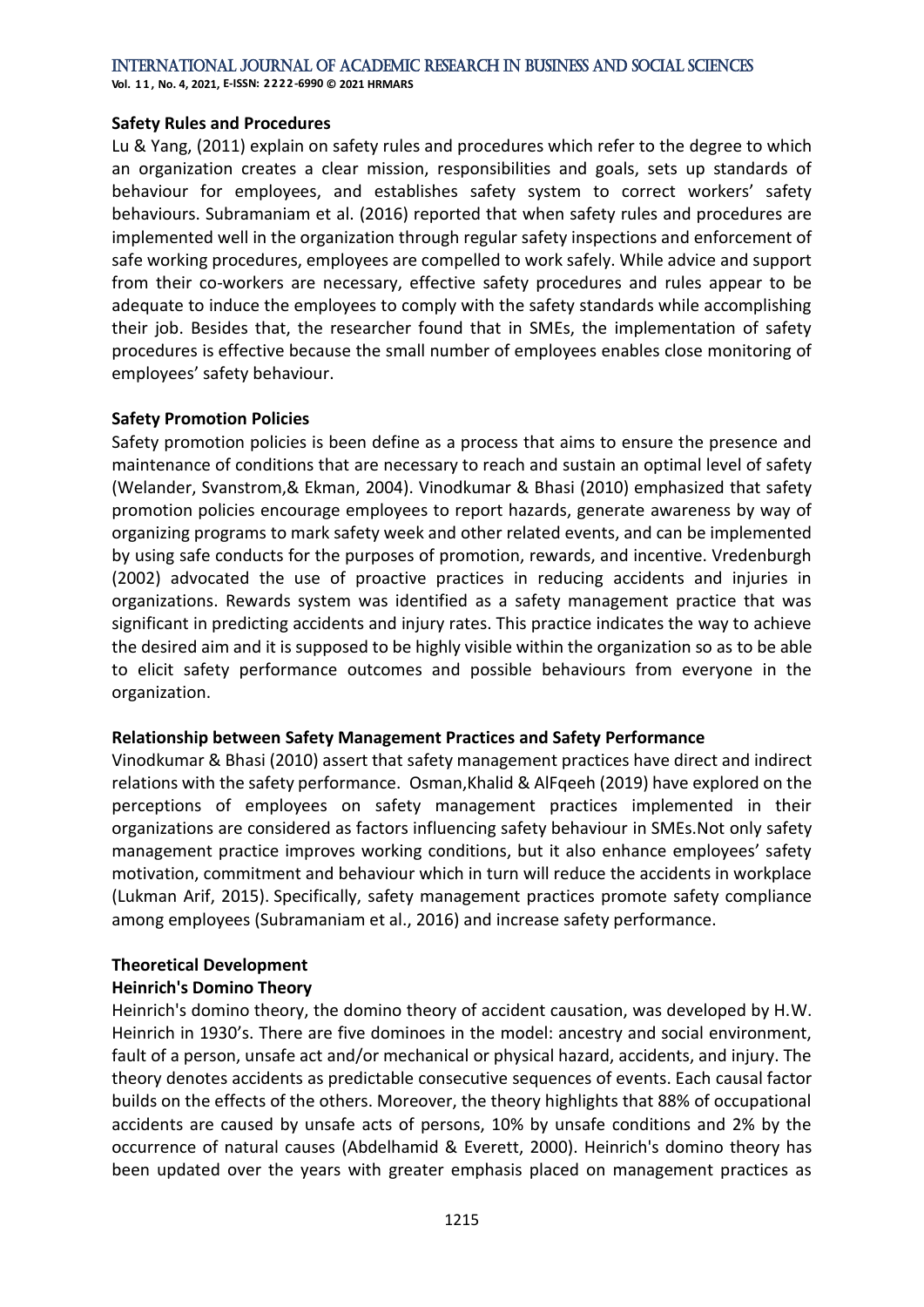**Vol. 1 1 , No. 4, 2021, E-ISSN: 2222-6990 © 2021 HRMARS**

original causes of accidents (Liska, Goodloe & Sen, 1993). Previously, the theory was rationalised by Bird & Loftus (1976) in order to replicate management's system or relationship in series of accident causes as defined by Heinrich. The scholars underlined that management is accountable for the workers' safety and wellbeing. If unsafe acts were prevented, the contact incidents could be avoided.

#### **Resource-based View (RBV) Theory**

Resource-based View (RBV) theory explains the extent to which a firm may be able to sustain a position of competitive advantage. Barney (1991) mentioned that firms with resources that are rare, valuable, inimitable and non-substitutable, will be able to gain sustainable competitive advantage. The most valuable resource is human capital. Obviously, the RBV serves the health and safety management by focusing on the role of human capital in strategic planning and safety management practices. Furthermore, the RBV encourages safety management practices and their effects on firm resources (Delery, 1998; Wright, Dunford & Snell, 2001).

Studies that focus on investment in human capital and organizational success are known as "best employer studies" (Love & Singh, 2011; Joo & Mclean, 2006). Such studies take a resource-based view of a firm as their theoretical background. The RBV theory is the mostcited theory background in the field of best employer studies. Based on the RBV theory, a firm's ability to achieve its goals depends on specific capabilities that the firm possesses and the its level of success in putting them to use as well as maintaining them (Wernerfelt,1984). As for this study, the concept of safety management capabilities is used to analyse the safety performance success of the firm.

#### **The Proposed Theoretical Framework**

This study has constructed a conceptual framework based on two underpinning theories: Heinrich's Domino Theory and Resource-based View Theory. Figure 1 depicts the conceptual framework of safety management practices (Subramaniam et al., 2016; Wachter & Yorio, 2014) and links them to safety performance (Tu, Guldenmund & Van Gelder, 2017; Cagno et al., 2014; Mearns, Whitaker & Flin, 2003). The dependent variable (DV) implies to safety performance while the independent variable (IV) indicates safety management practice consist of entrepreneur's commitment, safety training, worker' involvement in safety, safety communication, safety rules and procedures and safety promotion policies.



#### **Safety Management Practices**

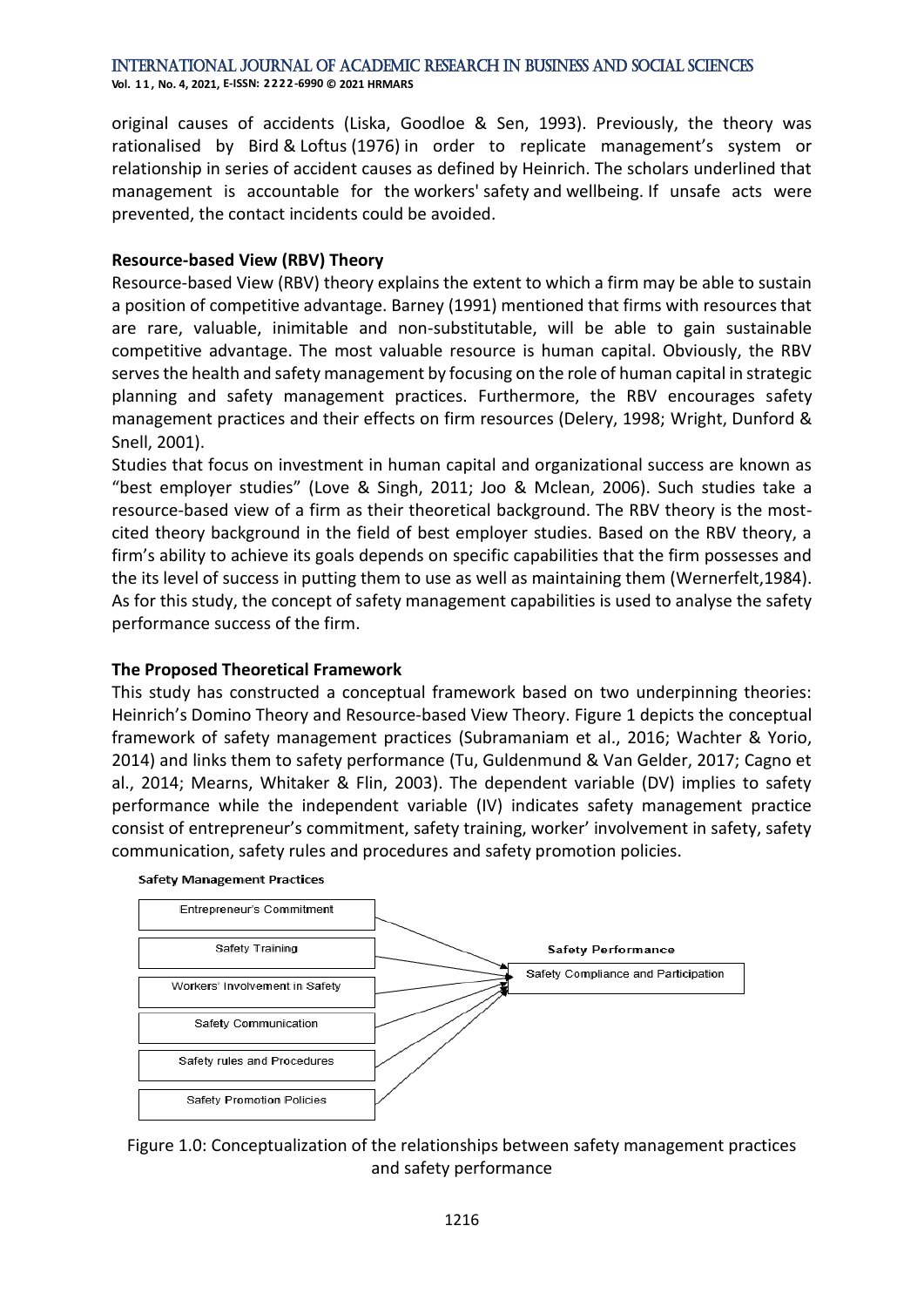**Vol. 1 1 , No. 4, 2021, E-ISSN: 2222-6990 © 2021 HRMARS**

The following hypotheses are made:

H<sub>1</sub>: There is a positive relationship between entrepreneur's commitment and safety performance.

H<sub>2</sub>: There is a positive relationship between safety training and safety performance.

H3: There is a positive relationship between worker's involvement in safety and safety performance.

H4: There is a positive relationship between safety communication and safety performance.

H<sub>5</sub>: There is a positive relationship between safety rules and procedures and safety performance.

 $H<sub>6</sub>$ : There is a positive relationship between safety promotion policies and safety performance.

#### **Implications for Future Research**

The study provides new perspective of the health and safety management in the context of Bumiputera entrepreneurship. As this study happens to be the first focusing on developing Bumiputera entrepreneurs' safety performance, thus, a major contribution of this is the generating of health and safety management practices among Bumiputera SMEs. In consequence, the research outcome may be taken as input for future research, to serve as guide to raise hypotheses to be tested on. Consequently, this study reveals that there is a need for further research to discover new insights on health and safety management and enhance safety performance among Bumiputera SME entrepreneurs in Malaysia.

#### **Conclusion**

It is well-documented fact that due to their lack of financial capability and skills; SMEs are lagging in the safety performance. SME workplaces are mostly not safe and safety awareness among entrepreneurs and employees is relatively low. Accidents remain high even though the number is declining. Hence, Bumiputera SME entrepreneurs must take appropriate measures to further decrease the accident rate. The safety performance objective is to create positive health and safety surroundings in which safety is a driving value. The change process starts with the leadership of Bumiputera SME entrepreneurs itself.

#### **Acknowledgements**

This work was supported by the Internal State Fund (DDN*)* 600-TNCPI 5/3/DDN(03)006/2020) from Universiti Teknologi MARA, Kelantan Branch.

#### **References**

- Abdelhamid, T. S., & Everett, J. G. (2000). Identifying root causes of construction accidents. *Journal of construction engineering and management*, *126*(1), 52-60.
- Ajslev, J., Dastjerdi, E. L., Dyreborg, J., Kines, P., Jeschke, K. C., Sundstrup, E., ... & Andersen, L. L. (2017). Safety climate and accidents at work: cross-sectional study among 15,000 workers of the general working population. *Safety science*, *91*, 320-325.
- Amit, R. and Schoemaker P.J.H. (1993). Strategic assets and organizational rent. *Strategic Management Journal*, 14, 33–46.
- Arezes, P. M., & Miguel, A. S. (2008). Risk perception and safety behaviour: A study in an occupational environment. *Safety science*, *46*(6), 900-907.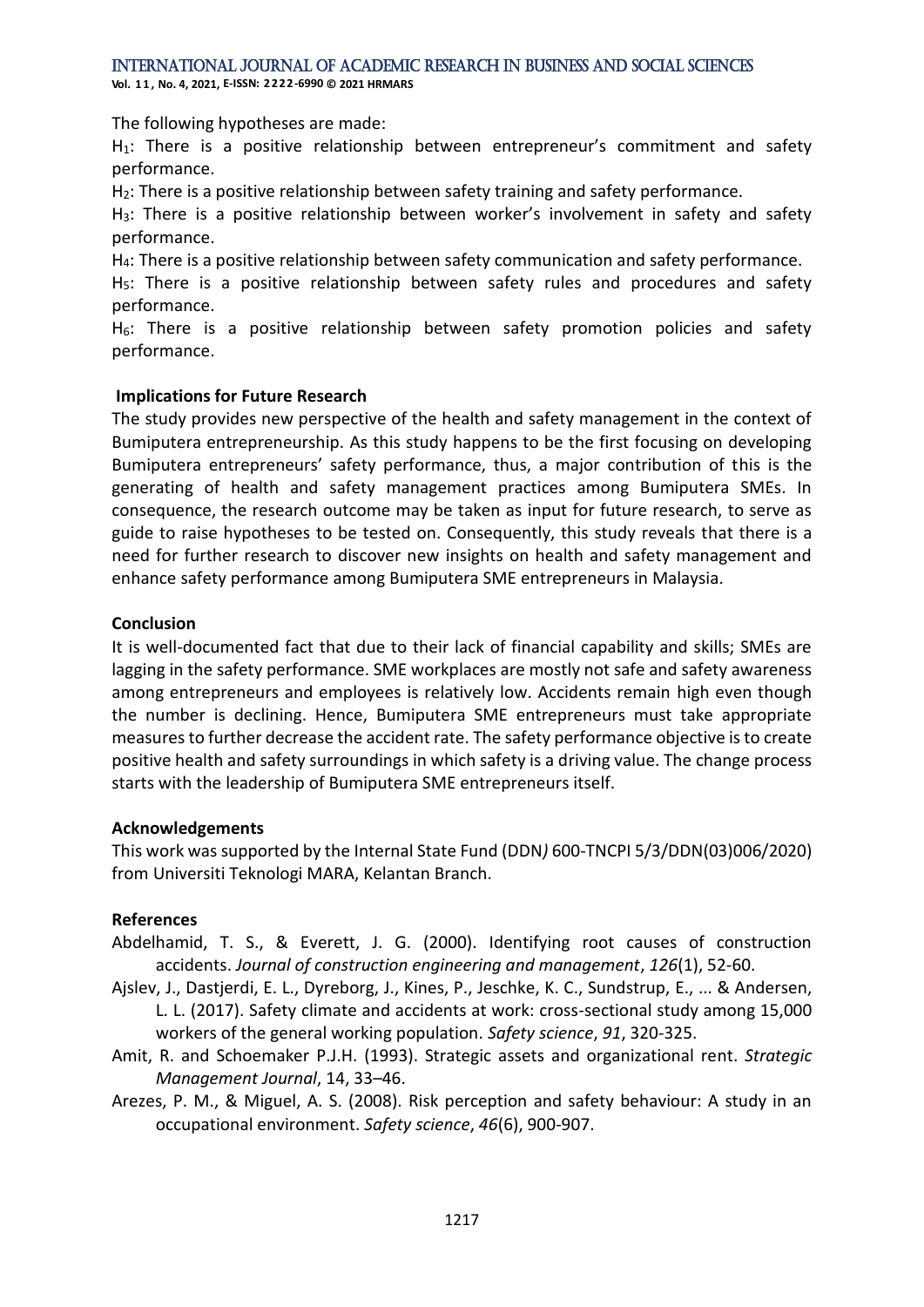- ASEAN Briefing. (2020). Malaysia's PENJANA Stimulus Package: Key Features June 17, 2020. Available at: https://www.aseanbriefing.com/news/malaysias-penjana-stimuluspackage-key-features/
- Barney, J. (1995). Looking inside for competitive advantage. *Academy of Management Executive*, 9(4), 49–61.
- Barney, J. (1991). Firm resources and sustained competitive advantage. *Journal of management*, *17*(1), 99-120.
- Bird, F. E., & Loftus, R. G. (1976). Loss control management. Loganville, GA. *Institute Press. Bort, J. (2002). Time for a new security model. Network World*, *19*(30), S6S10.
- Borman, W. C., & Motowidlo, S. M. (1993). Expanding the criterion domain to include elements of contextual performance. *Psychology Faculty Publications*. 1111. https://scholarcommons.usf.edu/psy\_facpub/1111
- Butler, R. J., & Park, Y. S. (2005). Human resource management and safety: Technical efficiency and economic incentives. *In Safety Practices, Firm Culture, and Workplace Injuries*. Kalamazoo, MI: W.E. Upjohn Institute for Employment Research, 1-12.
- Cagno, E., Micheli, G. J. L., Jacinto, C., & Masi, D. (2014). An interpretive model of occupational safety performance for Small-and Medium-sized Enterprises. *International Journal of Industrial Ergonomics*, *44*(1), 60-74.
- Chang, L.-C., Liu, C.-H. (2008). Employee empowerment, innovative behavior and job productivity of public health nurses: a cross-sectional questionnaire survey. International Journal of Nursing Studies 45, 1442–1448
- Clarke, S., & Ward, K. (2006). The role of leader influence tactics and safety climate in engaging employees' safety participation. *Risk analysis*, *26*(5), 1175-1185.
- Cohen, A., Colligan, M. J., Sinclair, R., Newman, J., & Schuler, R. (1998). Assessing occupational safety and health training. *Cincinnati, OH: National Institutes of Health*, 1-174.
- Delery, J. E. (1998). Issues of fit in strategic human resource management: Implications for research. *Human resource management review*, *8*(3), 289-309.
- Fernández-Muñiz, B., Montes-Peón, J.M, Vázquez-Ordás, C.J., (2012). Safety climate in OHSAS 18001-certified organisations: antecedents and consequences of safety behaviour, *Accident Analysis and Prevention*, 45, 745–758. doi: 10.1016/j.aap.2011.10.002
- Fredenburg, L. D. (2013). chapter 16 the Ideal. *Staff Development: A Practical Guide*, American Library Association,187.
- Griffin, M. A., & Hu, X. (2013). How leaders differentially motivate safety compliance and safety participation: The role of monitoring, inspiring, and learning. *Safety science*, *60*, 196-202.
- Griffin, M. A., & Neal, A. (2000). Perceptions of safety at work: a framework for linking safety climate to safety performance, knowledge, and motivation. *Journal of occupational health psychology*, *5*(3), 347.
- Guldenmund, F. W. (2000). The nature of safety culture: a review of theory and research. Safety Science 34, 215–257.
- Gyekye, S. A. (2005). Workers' perceptions of workplace safety and job satisfaction. International Journal of Occupational Safety and Ergonomics 11 (3), 291–302.
- Hale, A., Heijer, T., Koornneef, F. (2003). Management of safety rules: the case of railways. *Safety Science Monitor*. 7 (1), 1–11.
- Hayes, B. E., Perander, J., Smecko, T., & Trask, J. (1998). Measuring perceptions of workplace safety: Development and validation of the work safety scale. *Journal of Safety research*, *29*(3), 145-161.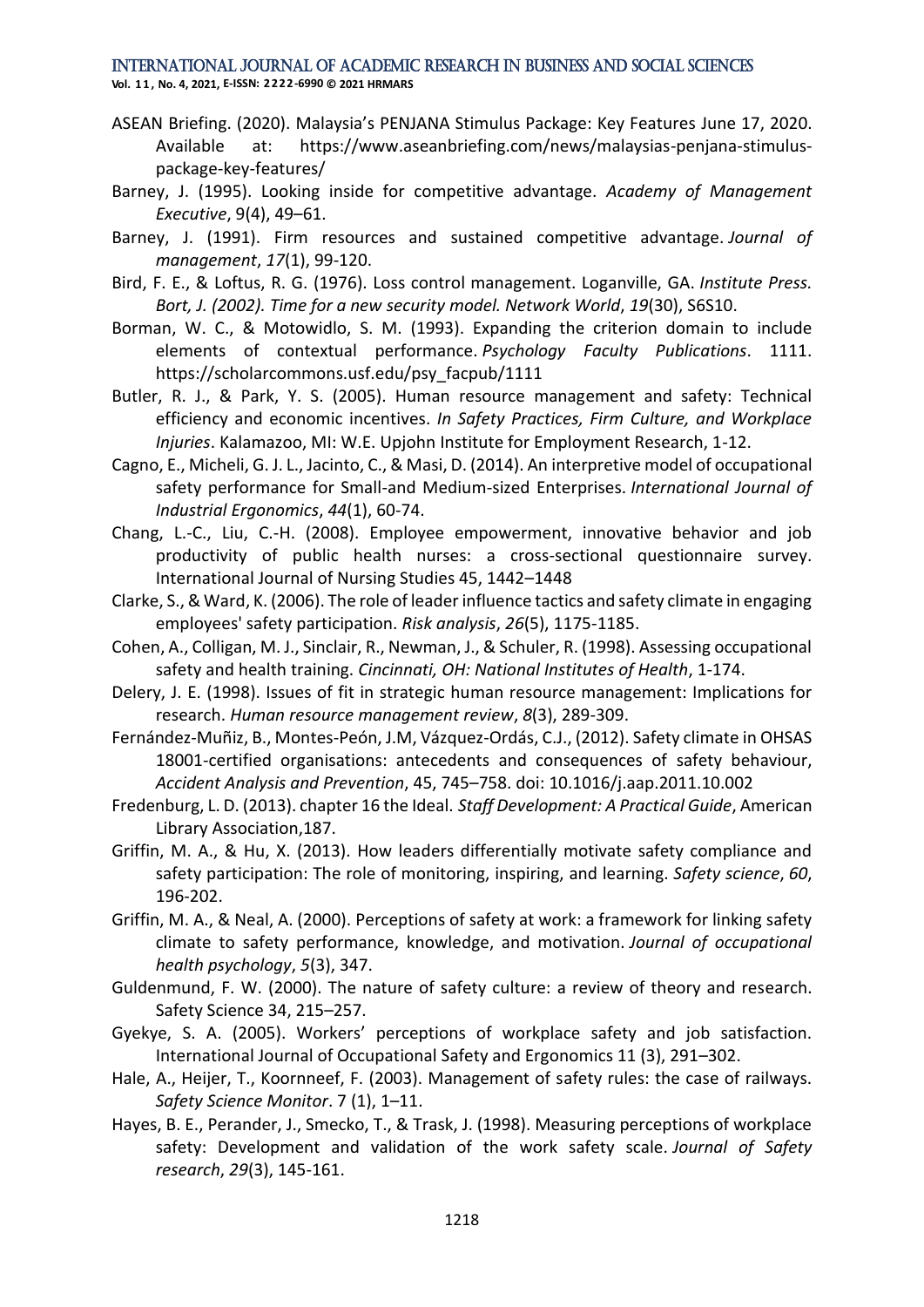- Helmreich, R. L., Merritt, A. C. (1998). Culture at Work in Aviation and Medicine: National, Organizational, and Professional Influences. Ashgate, Aldershot.
- Hechanova-Alampay, R.H., Beehr, T.A., 2001. Empowerment, span of control and safety performance in work teams after workforce reduction. Journal of Occupational Health Psychology 6, 275–282.
- Joo, B. K., & Mclean, G. N. (2006). Best employer studies: A conceptual model from a literature review and a case study. *Human resource development review*, *5*(2), 228-257.
- Lee, S., & Dalal, R. S. (2016). Climate as situational strength: Safety climate strength as a crosslevel moderator of the relationship between conscientiousness and safety behaviour. *European Journal of Work and Organizational Psychology*, *25*(1), 120-132.
- Liska, R., Goodloe, D., & Sen, R. (1993). Zero Accident Techniques. Source Document 86. *CIT, The University of Texas at Austin, Austin, TX*.
- Lockett, A., Morgenstern, U., and Thompson, S. (2009). The development of the resourcebased view of the firm: A critical appraisal. *International Journal of Management Reviews.* March 2009.
- Love, L. F., & Singh, P. (2011). Workplace branding: Leveraging human resources management practices for competitive advantage through "Best Employer" surveys. *Journal of Business and Psychology*, *26*(2), 175.
- Lu, C. S., & Yang, C. S. (2011). Safety climate and safety behavior in the passenger ferry context. *Accident Analysis & Prevention*, *43*(1), 329-341.
- Arif, L. S. (2015). *The relationship between safety management practice and safety behaviour among employees of one automotive company in Malaysia* (Doctoral dissertation, Universiti Utara Malaysia).
- Malaysia. (2015). Eleventh Malaysia Plan 2016-2020. Kuala Lumpur: Percetakan Nasional Malaysia Berhad.
- Malaysia. (2010). Tenth Malaysia Plan 2011-2015. Kuala Lumpur: Percetakan Nasional Malaysia Berhad.
- McGonagle, A. K., Essenmacher, L., Hamblin, L., Luborsky, M., Upfal, M., & Arnetz, J. (2016). Management commitment to safety, teamwork, and hospital worker injuries. *Journal of hospital administration*, *5*(6), 46.
- Mearns, K., Whitaker, S. M., & Flin, R. (2003). Safety climate, safety management practice and safety performance in offshore environments. *Safety science*, *41*(8), 641-680.
- Mullen, J., Kelloway, E. K., & Teed, M. (2011). Inconsistent style of leadership as a predictor of safety behaviour. *Work & Stress*, *25*(1), 41-54.
- Parker, S. K., Axtell, C. M., Turner, N. (2001). Designing a safer workplace: importance of job autonomy, communication quality, and supportive supervisors. *Journal of Occupational Health Psychology,* 6 (3), 211–228.
- Harian, S. (2020). Muhyiddin akan pantau sendiri hal ehwal Bumiputera 1 Oktober 2020. Available at: https://www.sinarharian.com.my/article/103467/BERITA/Nasional/Muhyiddin-akanpantau-sendiri-hal-ehwal-Bumiputera
- Subramaniam, C., Shamsudin, F. M., Zin, M., Mohd, L., Ramalu, S. S., & Hassan, Z. (2016). Safety management practices and safety compliance in small medium enterprises: Mediating role of safety participation. *Asia-Pacific journal of business administration*, *8*(3), 226-244.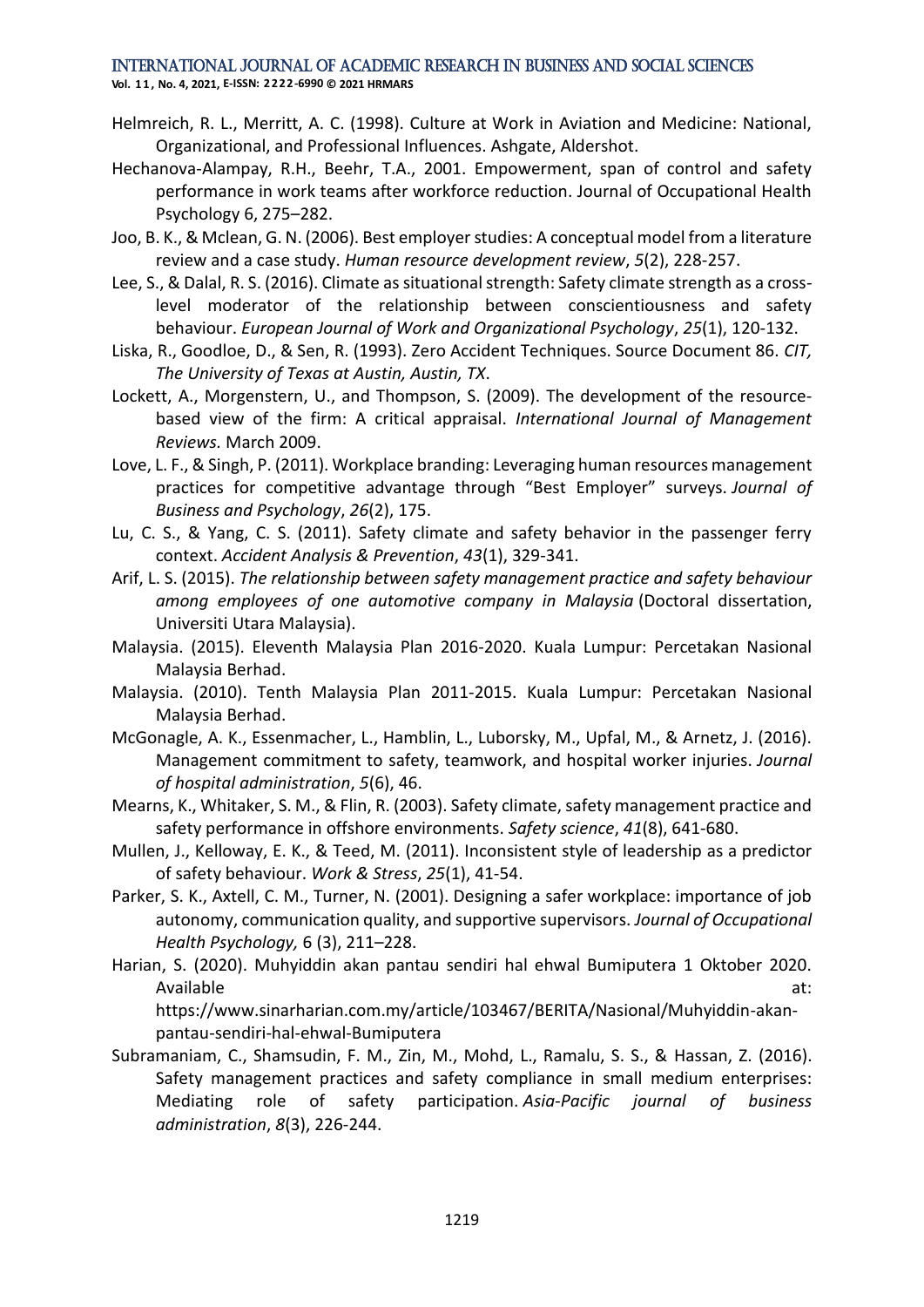- Surienty, L. (2018). OSH Implementation in SMEs in Malaysia: The Role of Management Practices and Legislation. In *Congress of the International Ergonomics Association* (pp. 650-671). Springer, Cham.
- Tu, A. M., Guldenmund, F. W., & Van Gelder, P. I. E. T. E. R. (2017). Safety performAnce in An sme environment. In *Safety Management in Small and Medium Sized Enterprises (SMEs)* (pp. 69-106). CRC Press.
- Osman, A., Khalid, K., & AlFqeeh, F. M. (2019). Exploring the role of safety culture factors towards safety behaviour in small-medium enterprise. *International Journal of Entrepreneurship*, *23*(3), 1-11.
- Podgórski, D. (2005). Workers' involvement—a missing component in the implementation of occupational safety and health management systems in enterprises. *International journal of occupational safety and ergonomics*, *11*(3), 219-231.
- Reason, J. (1997). Managing the Risks of Organizational Accidents. Ashgate Publishing Limited, Aldershot, UK.
- Ridley, J., and Channing, J. (2012) "Safety at Work", Seventh Edition. Butterworth-Heinemann, Elsevier.
- Simard, M., Alain, M. (1995). A multilevel analysis of organisational factors related to the taking of safety initiatives by work groups. Safety Science 21, 13–129.
- Harian, S. (2020). Muhyiddin akan pantau sendiri hal ehwal Bumiputera 1 Oktober 2020. Available at: https://www.sinarharian.com.my/article/103467/BERITA/Nasional/Muhyiddin-akan
	- pantau-sendiri-hal-ehwal-Bumiputera
- Seo, D.C., 2005. An explicative model of unsafe work behavior. Safety Science 43, 187–211.
- Subramaniam, C., Shamsudin, F. M., Mohd Zin, M., Mohd, L., Ramalu, S. S., & Hassan, Z. (2016). Safety management practices and safety compliance in small medium enterprises: Mediating role of safety participation. *Asia-Pacific journal of business administration*, *8*(3), 226-244.
- Surienty, L. (2018). OSH Implementation in SMEs in Malaysia: The Role of Management Practices and Legislation. In *Congress of the International Ergonomics Association* (pp. 650-671). Springer, Cham.
- Stranks J. W. (2017) "Human Factors and Behavioural Safety". Butterworth-Heinemann, Elsevier.
- Tinmannsvik, R. K., & Hovden, J. (2003). Safety diagnosis criteria—development and testing. *Safety Science*, *41*(7), 575-590.
- Tu, A. M., Guldenmund, F. W., & Van Gelder, P. I. E. T. E. R. (2017). Safety performAnce in An sme environment. In *Safety Management in Small and Medium Sized Enterprises (SMEs)* (pp. 69-106). CRC Press.
- Vinodkumar, M., & Bhasi, M. (2010). Safety management practices and safety behavior: assessing the mediating role of safety knowledge and motivation. *Accident Analysis and Prevention*, 42, 2082-2093.
- Vinodkumar, M., & Bhasi, M. (2009). Safety climate factors and its relationship with accidents and personal attributes in the chemical industry. *Safety Science*. 47. 659–667.
- Vredenburgh, A. G. (2002), Organizational safety: which management practices are most effective in reducing employee injury rates? *Journal of Safety Research*, 33(2), 259-276.
- Wachter, J. K., & Yorio, P. L. (2014). A system of safety management practices and worker engagement for reducing and preventing accidents: An empirical and theoretical investigation. *Accident Analysis & Prevention*, *68*, 117-130.